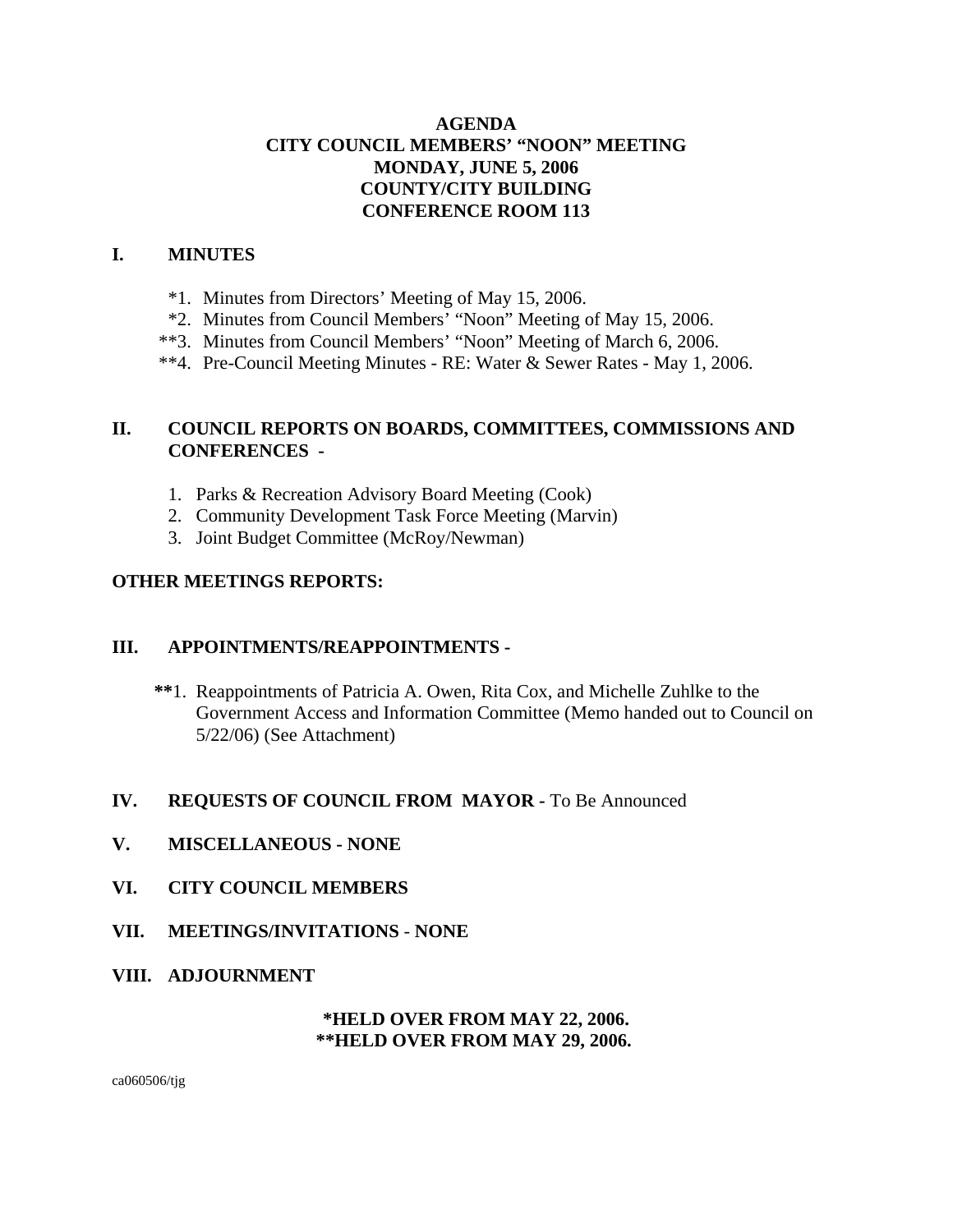# **MINUTES CITY COUNCIL MEMBERS' "NOON" MEETING MONDAY, JUNE 5, 2006 COUNTY/CITY BUILDING CONFERENCE ROOM 113**

**Council Members Present:** Patte Newman, Chair; Dan Marvin, Vice-Chair; Jonathan Cook, Robin Eschliman, Jon Camp, Annette McRoy, Ken Svoboda.

**Others Present:** Mark Bowen, Rick Hoppe, Mayor's Office; Tammy Grammer, City Council Staff; and Deena Winter, Lincoln Journal Star Representative.

## **I. MINUTES**

- \*1. Minutes from Directors' Meeting of May 15, 2006.
- \*2. Minutes from Council Members' "Noon" Meeting of May 15, 2006.
- \*\*3. Minutes from Council Members' "Noon" Meeting of March 6, 2006.
- \*\*4. Pre-Council Meeting Minutes RE: Water & Sewer Rates May 1, 2006.

Chair Patte Newman, by acclamation of the Chair, approved the minutes. No objections were offered.

# **II. COUNCIL REPORTS ON BOARDS, COMMITTEES, COMMISSIONS AND CONFERENCES -**

1. **Parks & Recreation Advisory Board Meeting** (Cook) — Mr. Cook stated as Lynn Johnson discussed with us briefly, we had the charette so we talked about that at the meeting as well.

 The Board voted to start the process of putting a skatepark at Star City Shores. We approved moving forward on it and informing the neighborhoods and meeting with them. This will start work on the master plan and then the master plan would have to come back to the Parks Board, so this is just preliminary step. But, a lot of the skateboard people were there to talk to, it was a good discussion.

 We recommended using some money from the Winnett Trust for the Antelope Park Rose Garden renovation project and it will go to the Mayor for approval.

 Had a discussion from the Futures Committee about coordinating funding needs for community facilities on bond issues. Which is generally a topic of discussion on how to handle future bond issues.

 Regarding the Golf Committee, this year's revenues very similar to last year's, it's up 1% to 2%.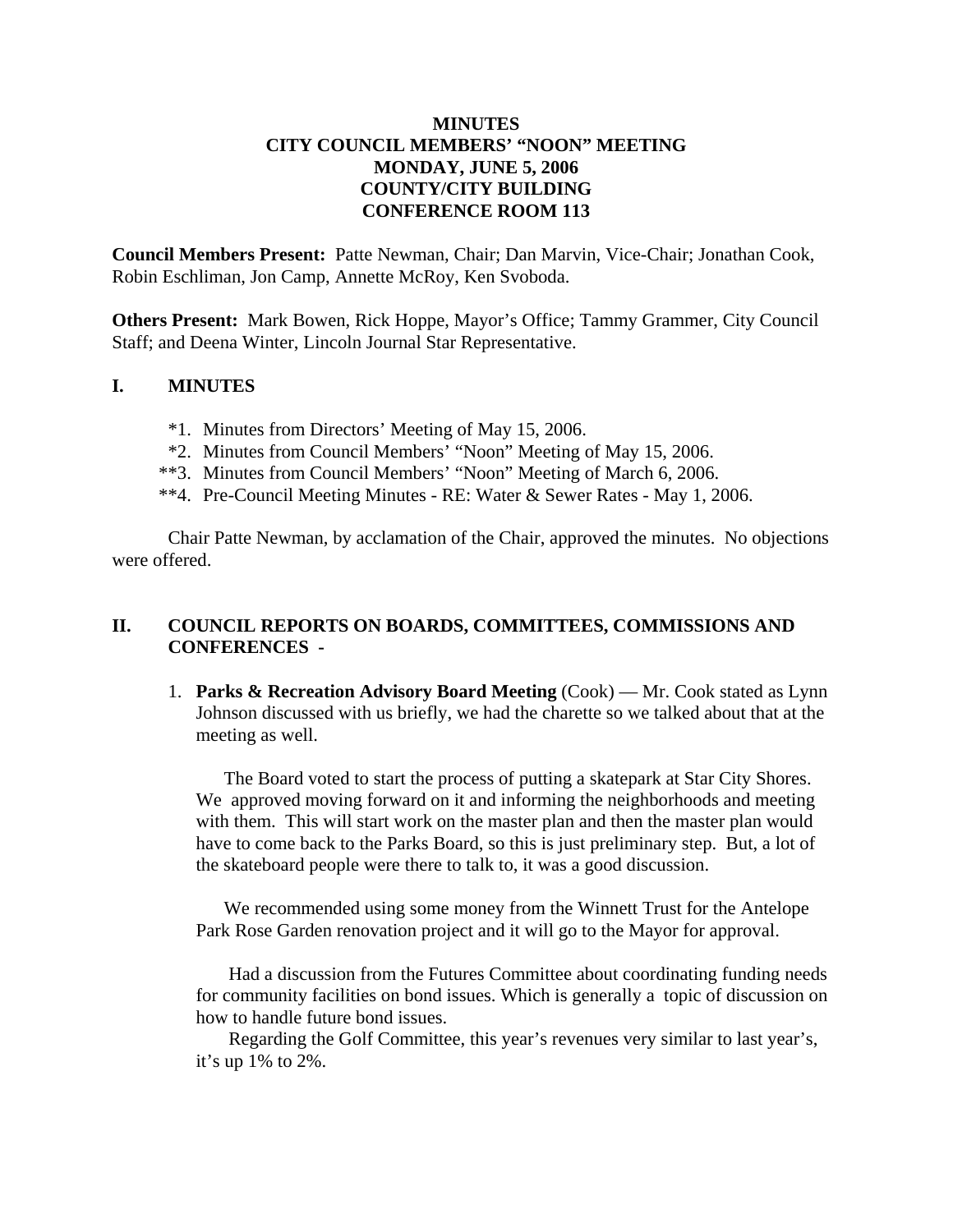We talked about the 9th/10th & Van Dorn Streets projects, but we will talk about that again today. The Antelope Valley tours were mentioned which they already know about.

2. **Community Development Task Force Meeting** (Marvin) — Mr. Marvin commented this was probably the most controversial item since he's been on the board. There was a new map approved that allows certain types of lending and housing opportunities in the low-moderate areas and there was a lot of discussion about the map. There is limited resources to do anything with the cutback from the Federal Governments, so expanding the size of the map meant you would have fewer per acre areas and have more places to do it but don't have any more money. We had a vote and the vote was he believes something like 10-6 to approve the map. The map will be coming to City Council to adopt as well probably in a month or two. This is the item that we spent most of the time talking about. The areas that got included would be University Place-UPCO, parts of Irvingdale Neighborhood from  $17<sup>th</sup>$  Street west to Van Dorn north and  $17<sup>th</sup>$  Street west, and certain parts on Superior Street as far north maybe in the Belmont neighborhood.

 The meeting was held at the Asian Community Center on "O" Street. We are trying to vary our meetings and go around to a lot of the different areas in the community.

3. **Joint Budget Committee** (JBC) (McRoy/Newman) **—** Ms. Newman reported the meeting was 2 ½ to 3 hours last week, we went through the list of everyone who has applied for funding for Human Services needs in this community. JBC made their recommendation of about \$2.1 million between City and County funding. Preliminary recommendations and pretty much balanced between Basic & Emergency Needs, Behavioral Health, Family Violence, Youth Development, and Capacity Building a little bit in there as well. It was a really good meeting.

 Kit Boesch (Human Services) does a great job of splitting up those duties. Everybody on the committee has to go through a huge pile of maybe a dozen of the different agencies after United Way and other groups have already looked at it and they're very careful. Some of the people that did not get funded, they are very careful to make sure their needs are addressed and some of them know there is State funding or they're very good at fund-raising on their own. The ones that have been funded preliminary are the ones that the needs are there, so that will be coming forward in July.

### **OTHER MEETINGS REPORTS:** -

Mr. Svoboda reported he had the I-80 Commission Meeting last week. We broke into four Committees; Transportation & Logistics, Tourism, Rec. & Environmental, Economic Development & Marketing, and Infrastructure & Planning and I'm very pleased that two City representatives are chairs of those committees, Phil Mullin is in charge of the Economic Development & Marketing, and Pete Kotsiopoulis representing the Regions of the University is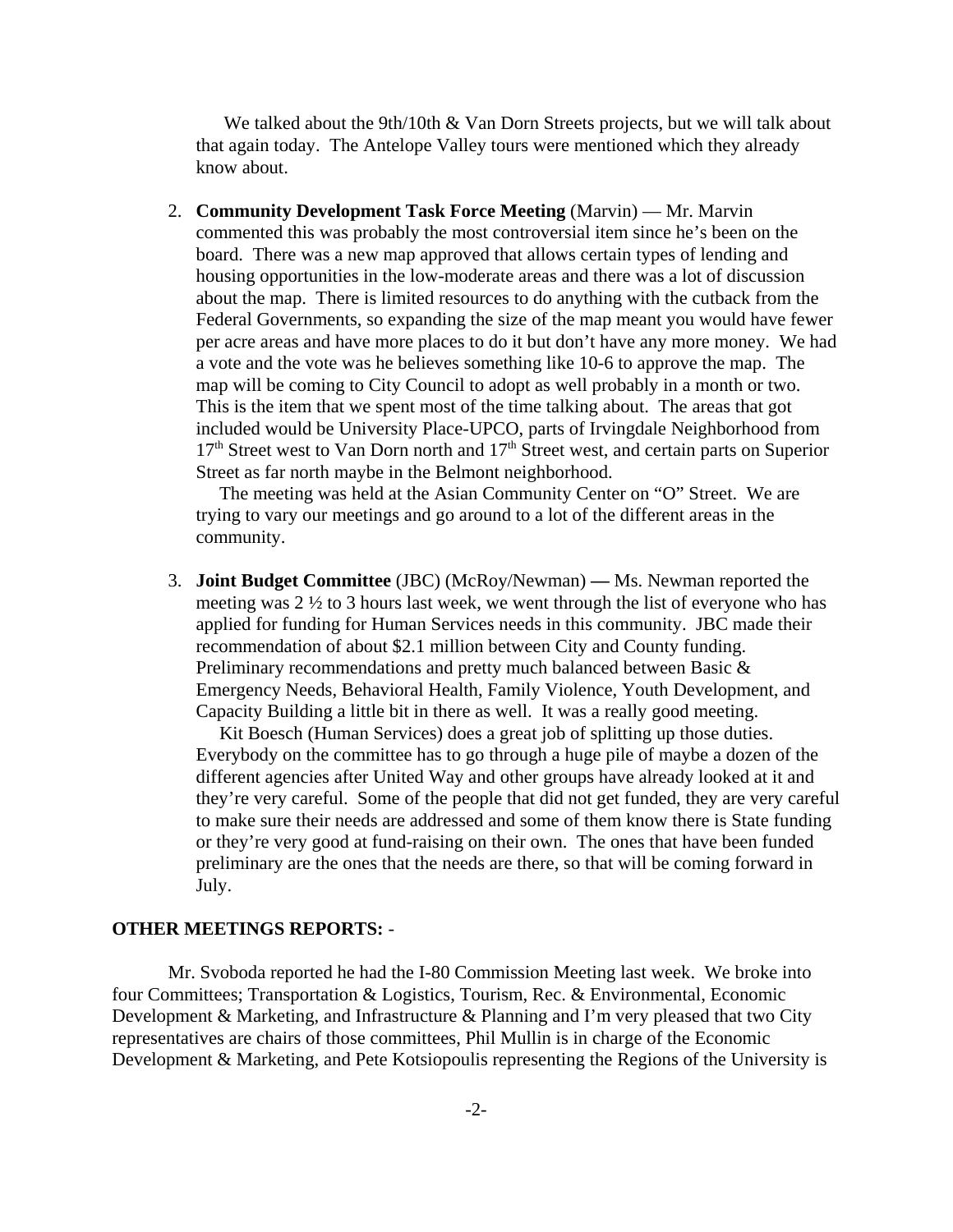the Transportation & Logistics. We sat down with some goal and put together some goals, and submitted resource needs to the Department of Economic Development at the State. We are skipping our July meeting because it fell right around the July 4<sup>th</sup> holiday. In August we will be going back to Committees which will probably be the main structure of all meetings from this point on through June when our termination ends and then reporting back and taking action where necessary. Mr. Svoboda commented so things are moving along and we're making progress. We were only funded for two years which would take us through June 2007, so there's talk about it, the Governor wants to extend it. Most of the Legislatures that signed the bill originally wanted to extend it, but half of them are gone now through term limits. So, we don't know what will happen with it, if they'll fund it for another couple of years or if we will see private funding to go on for additional year.

### **III. APPOINTMENTS/REAPPOINTMENTS -** Rick Hoppe had none to report.

 **\*\***1. Reappointments of Patricia A. Owen, Rita Cox, and Michelle Zuhlke to the Government Access and Information Committee (Memo handed out to Council on 5/22/06) (See Attachment). — NO COMMENTS

# **IV. REQUESTS OF COUNCIL FROM MAYOR -**

#### **MARK BOWEN -**

Mark Bowen stated we have some pre-councils coming up that need to be addressed and an executive session which you are probably going to want for next week, so we will plan for that followed by maybe a pre-council on landfill. The following week for June 19<sup>th</sup>, we will plan for a pre-council on the Salt Creek Floodplain. Mr. Camp asked do we know the subject matter of the executive session? Mr. Bowen responded you received a memo this morning from Rick Peo (City Attorney's Office) that you need to look at and I'm sure that will lead to part of the executive session.

#### **ANN HARRELL - ABSENT**

**DANA ROPER, City Attorney - ABSENT** 

## **V. MISCELLANEOUS - NONE**

### **VI. CITY COUNCIL MEMBERS** -

**JON CAMP** - **NO COMMENTS** 

**JONATHAN COOK - NO COMMENTS**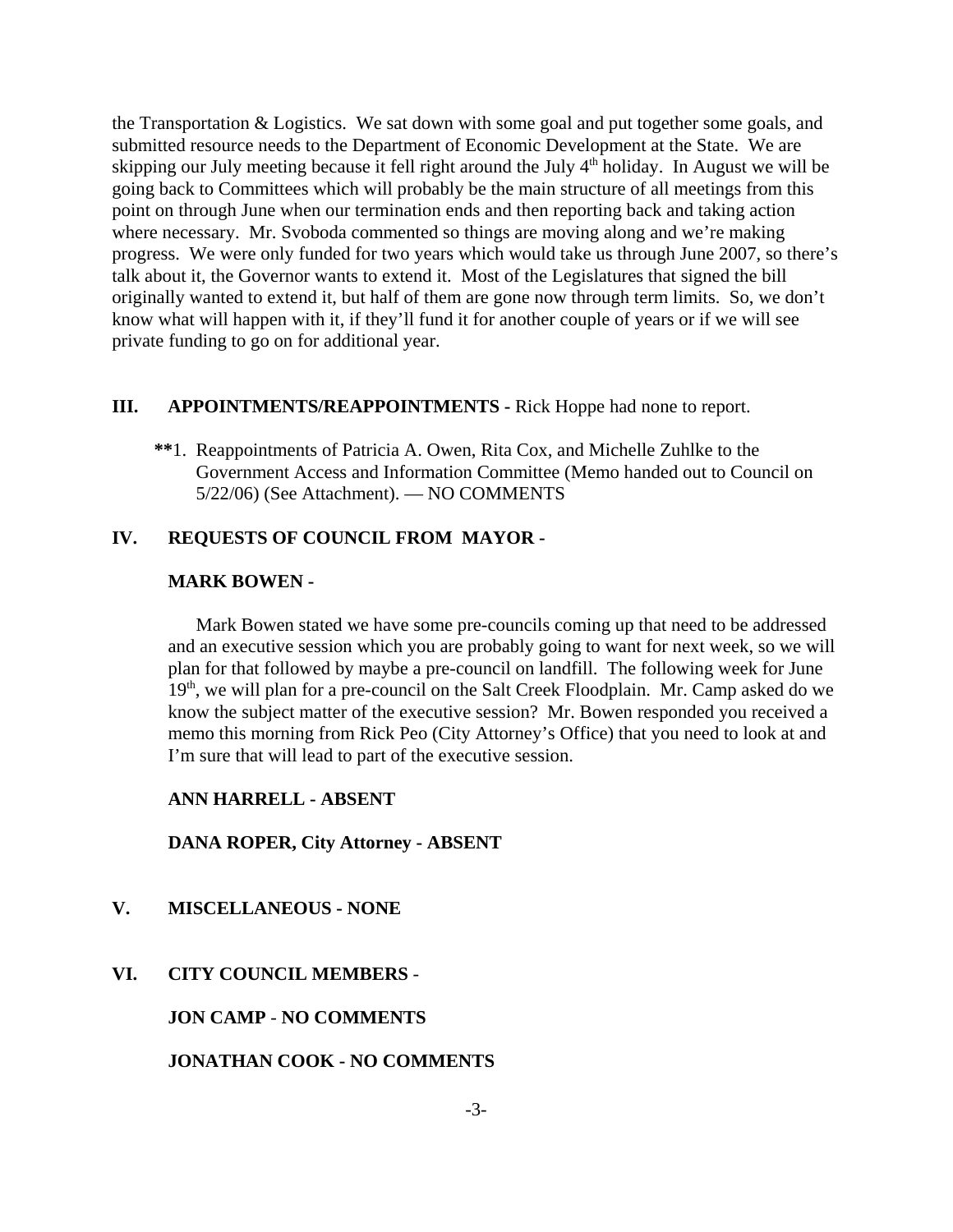#### **ROBIN ESCHLIMAN -**

Ms. Eschliman gave an update on LPED (Lincoln Partnership for Economic Development). LPED is going to be announcing tomorrow some work and it may even have to do with the I-80 corridor. Some comarketing brochures and attempts that they have been doing with Omaha and there has been a lot of talk about trying to promote the metro area. Mr. Svoboda stated he's doing a report on the I-80 Commission for about 10 minutes with questions and then they will go into the marketing as a follow up to it.

She heard from some members of the Zucker Committee that they are almost done with it. They are working on a draft right now and should have it for us within a few weeks, they said there are three or four recommendations that they don't think they could recommend to us. So, I asked them if they wanted her to check on having a pre-council when they get the report done. Mark Bowen replied no the report will be given to the Mayor and then we will look at it and decide when the Mayor wants to announce it.

*[Ms. Eschliman handed out material to Council.]* The following is an update from CDB on some expenditures that they think will be coming in from the Air Show and Americruise. Ms. Eschliman commented she will explain the formulas and went over the handout with Council. So, what we will probably do next is try to work on getting the \$286 figure up. *[See Attachment 'A']* 

#### **DAN MARVIN - NO COMMENTS**

#### **ANNETTE McROY - NO COMMENTS**

#### **PATTE NEWMAN - NO COMMENTS**

#### **KEN SVOBODA - NO COMMENTS**

#### **VII. MEETINGS/INVITATIONS** - **NONE**

#### **VIII. MEETING ADJOURNED - Approximately at 11:52 a.m.**

### **\*HELD OVER FROM MAY 22, 2006. \*\*HELD OVER FROM MAY 29, 2006.**

cm060506/tjg